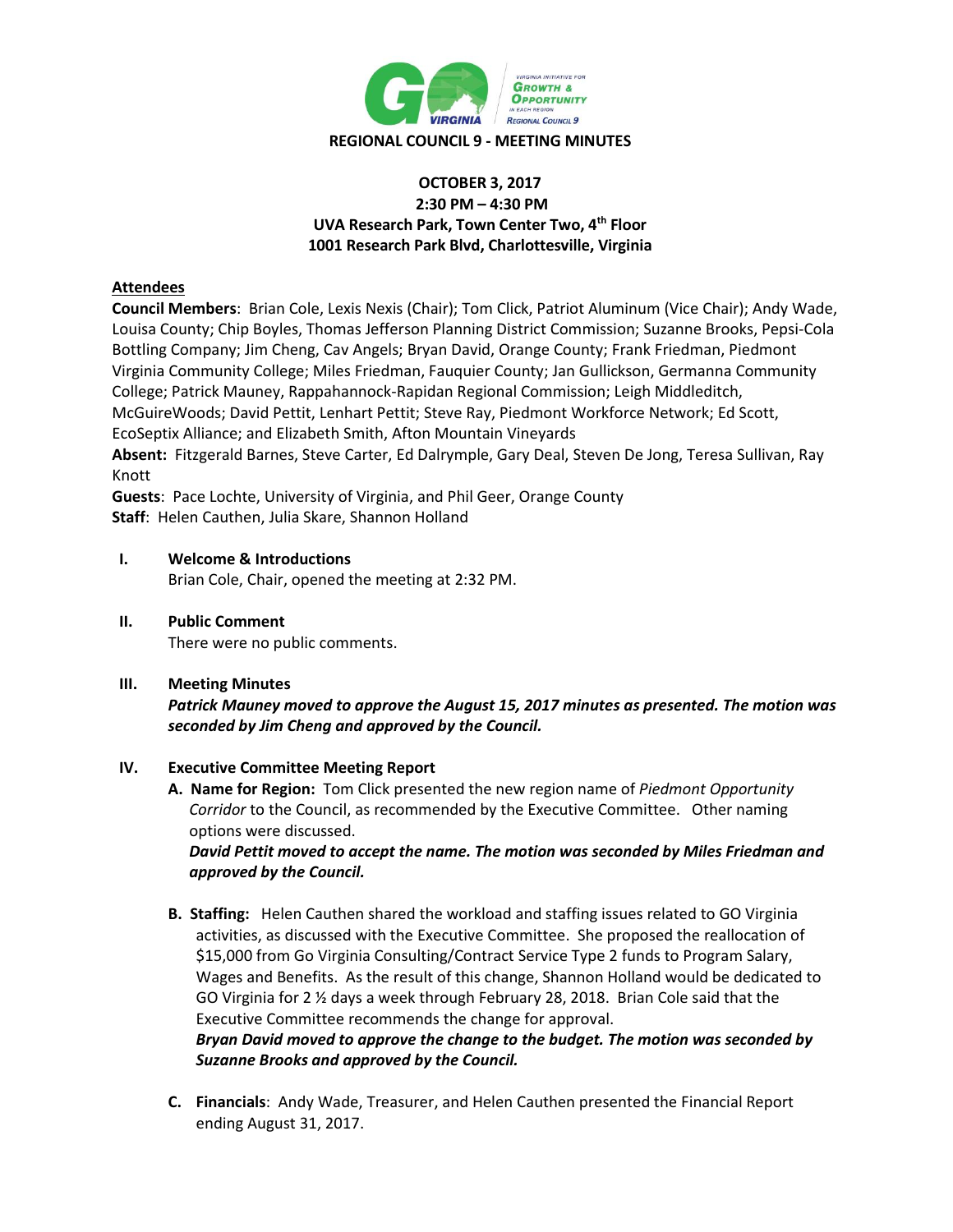## *Miles Friedman moved to approve the Financials as presented. The motion was seconded by Chip Boyles and approved by the Council.*

## **V. Overview of Scoring Guidelines and Application Process**

A PDF copy of the online DHCD CAMS (Per Capita Project) Application was provided with meeting documents. Helen Cauthen led a discussion on an annotated version of the *Virginia Grant Opportunity Fund (GO Fund) Grant Scoring Guidelines*. She recommended that each member read the full document and get back to her with questions.

Council members shared plans for promoting Go Virginia regionally. Staff are scheduling presentations to Board of Supervisor Meetings, Chamber meetings, EDA meetings, etc., in collaboration with Council Members. Patrick Mauney and Chip Boyle will add GO Virginia as an agenda item at an upcoming planning commission meeting.

A discussion was held over whether to support just one project or many. Helen indicated that ultimately the Council should decide the approach. In general, the group would like to encourage collaborative projects that include most of the population and localities in Region 9.

Once a Region submits a proposal for GO Virginia funding, DHCD staff will review it and then forward to a team of subject matter "experts" for review. If approved, the project would then advance to the state GO Virginia Board. Helen advised that applications must be submitted to the state Board by November 12 in order to be reviewed at its full Board meeting on December 12. In 2018, the state Board will meet on February 13, April 10, and June 12.

### **VI. Project Ideas Generated to Date**

### **A. Economic Developers Meeting**

Miles Friedman shared that he and Andy Wade held an Economic Developers meeting to discuss project ideas. They shared a few of the ideas discussed:

- Miles discussed a potential inter-regional project with Region 7 for Cybersecurity curriculum. Tentatively, George Mason University would participate and Northern Virginia Community College (NOVA) would administer it. Jim Cheng and Miles met with the President of NOVA, who will collaborate with other community colleges. Miles will set up a conference call with presidents of the community colleges in our region.
- Andy shared information on a multi-county business park development on over 1,000 acres in Louisa County that could be considered for inter-regional competitive funds. The property has one owner and the Louisa and Fluvanna James River Project will serve this site. The land is ½ mile off of I-64 at Exit 148. Goochland and Hanover Counties might participate. The property has gas and power, but does not have rail access and water and sewer are not in place. It is possible that Louis County might share tax revenues with other participating counties.
- Jim Cheng indicated he has spoken to other venture capitalists in other regions and there is interest in regional venture capital initiatives to support entrepreneurship. Jim and Miles will discuss further.
- Miles will meet with Phil Sheridan to discuss his Broadband/Education project.
- **B. GO Virginia Workshop at Tom Tom Fall Forum:** Jim Cheng gave an update on GO Virginia Workshop on Innovation held during the Tom Tom Fall Forum on September 22 and referenced the handout summarizing some key ideas generated. The workshop was attended by Secretary of Commerce Todd Haymore, representatives of 5 other Regional